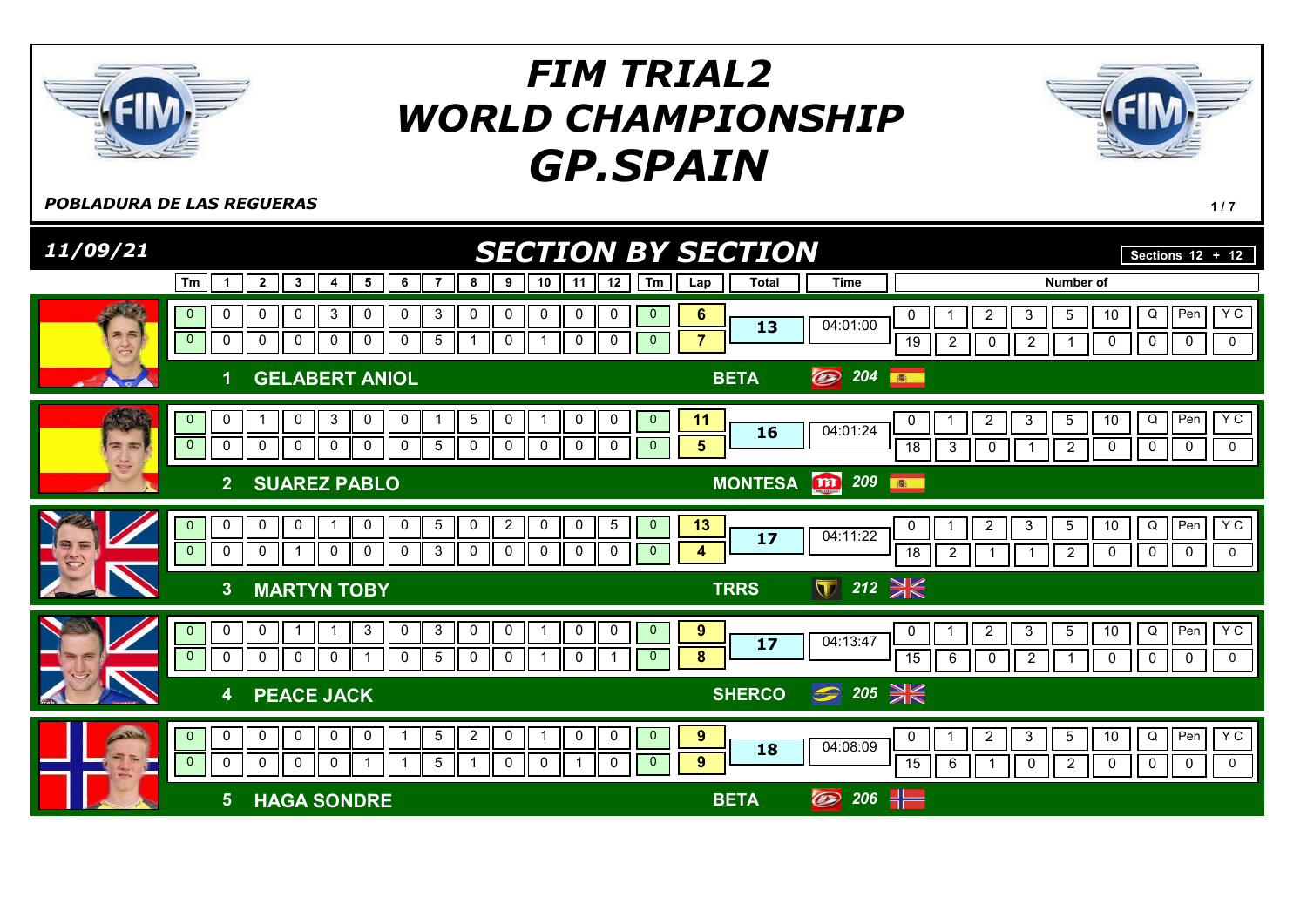

**POBLADURA DE LAS REGUERAS** 2/7

| 11/09/21                    |                                                                                                                                                                                                                                                                                                                             | <b>SECTION BY SECTION</b>                                                                                                                                                          | Sections $\overline{12 + 12}$                                                              |
|-----------------------------|-----------------------------------------------------------------------------------------------------------------------------------------------------------------------------------------------------------------------------------------------------------------------------------------------------------------------------|------------------------------------------------------------------------------------------------------------------------------------------------------------------------------------|--------------------------------------------------------------------------------------------|
|                             | 12<br>6<br>10<br>Tm<br>$\overline{2}$<br>3<br>5<br>9<br>8<br>11<br>4<br>-1                                                                                                                                                                                                                                                  | Tm<br><b>Total</b><br><b>Time</b><br><b>Number of</b><br>Lap                                                                                                                       |                                                                                            |
| $\rightarrow$<br>$\sqrt{2}$ | $\mathbf{3}$<br>$\pmb{0}$<br>$\mathbf{3}$<br>0<br>0<br>0<br>$\mathbf{0}$<br>0<br>$\overline{0}$<br>$\mathbf{3}$<br>$\mathbf 0$<br>0<br>5<br>$\mathbf 0$<br>3<br>0<br>0<br>0<br>1                                                                                                                                            | 11<br>$\mathbf 0$<br>5<br>2<br>3<br>0<br>04:04:15<br>25<br>14<br>$\mathbf{0}$<br>11<br>8<br>0<br>4                                                                                 | $Y$ C<br>Pen<br>10<br>Q<br>$\overline{0}$<br>$\mathbf 0$<br>0<br>0                         |
|                             | <b>MARTINEZ PAU</b><br>6.                                                                                                                                                                                                                                                                                                   | $\varpi$<br>240<br><b>VERTIGO</b><br>图                                                                                                                                             |                                                                                            |
| -                           | $5\phantom{.0}$<br>3<br>0<br>3<br>3<br>3<br>0<br>0<br>0<br>$\mathbf{0}$<br>0<br>0<br>$\mathbf{0}$<br>$\mathbf 0$<br>$\overline{2}$<br>$\mathbf 0$<br>0<br>$5\phantom{.0}$<br>0<br>0<br>$\mathbf 0$<br>0<br>0<br>0                                                                                                           | $\mathbf 0$<br>18<br>$\overline{2}$<br>3<br>5<br>0<br>03:59:38<br>26<br>$\bf 8$<br>$\mathbf{0}$<br>15<br>$\overline{2}$<br>$\overline{2}$<br>4<br>-1                               | Y C<br>Pen<br>10<br>Q<br>$\mathbf 0$<br>$\mathbf 0$<br>0<br>0                              |
|                             | <b>GANDOLA LORENZO</b>                                                                                                                                                                                                                                                                                                      | $\circledcirc$<br>210<br><b>BETA</b>                                                                                                                                               |                                                                                            |
|                             | $\mathbf 0$<br>$5\phantom{.0}$<br>$5\phantom{.0}$<br>$\pmb{0}$<br>$5\phantom{.0}$<br>$\pmb{0}$<br>$\mathbf 0$<br>$\,$ 5 $\,$<br>$\mathbf 0$<br>$\pmb{0}$<br>$\mathbf{0}$<br>0<br>-1<br>$\overline{\phantom{0}}$<br>$\mathbf 0$<br>$\mathbf 0$<br>$\mathbf 0$<br>$5\phantom{.0}$<br>0<br>0<br>0<br>0<br>0<br>0<br>0<br>0     | 21<br>$\mathbf{0}$<br>$\overline{c}$<br>3<br>5<br>0<br>04:06:29<br>26<br>$5\phantom{.0}$<br>$\mathbf{0}$<br>$\overline{18}$<br>$\mathbf 0$<br>$5\phantom{.0}$<br>$\mathbf 0$<br>-1 | Y C<br>$\overline{D}$<br>Pen<br>10<br>$\mathbf 0$<br>$\mathbf 0$<br>$\mathbf 0$<br>0       |
|                             | <b>FARRE ARNAU</b><br>8                                                                                                                                                                                                                                                                                                     | <b>SCORPA</b><br>219<br><b>SCORPA</b><br>高                                                                                                                                         |                                                                                            |
| $\rightarrow$<br>65         | $5\phantom{.0}$<br>$\overline{2}$<br>$\overline{5}$<br>$\mathbf 0$<br>$\mathbf 0$<br>$\mathbf 0$<br>$\mathbf 0$<br>0<br>$\mathbf 0$<br>$\overline{0}$<br>0<br>$\mathbf{0}$<br>$\mathbf 0$<br>$\mathbf 0$<br>$5\phantom{.0}$<br>$5\phantom{.0}$<br>$\mathbf 0$<br>$\mathbf{0}$<br>$\mathbf{0}$<br>0<br>$\mathbf 0$<br>5<br>0 | $\mathbf{0}$<br>14<br>$\overline{2}$<br>$\mathbf{3}$<br>$5\phantom{.0}$<br>0<br>04:06:39<br>30<br>16<br>$\mathbf{0}$<br>$\overline{15}$<br>3<br>$5\phantom{.0}$<br>0               | <b>YC</b><br>10<br>$\overline{Q}$<br>Pen<br>$\mathbf 0$<br>$\mathbf 0$<br>$\mathbf 0$<br>0 |
|                             | <b>FERRER ALEXANDRE</b><br>9                                                                                                                                                                                                                                                                                                | $\begin{array}{ c c c c c }\n\hline\n202 & \text{II} & \text{I}\n\end{array}$<br>$\blacksquare$<br><b>TRRS</b>                                                                     |                                                                                            |
|                             | $\mathbf{3}$<br>$\mathbf{3}$<br>$5\phantom{.0}$<br>$\overline{5}$<br>$\overline{0}$<br>0<br>$\mathbf 0$<br>$\mathbf 0$<br>$\overline{2}$<br>5<br>0<br>0<br>0<br>$\mathbf 0$<br>$\sqrt{5}$<br>$\mathbf 0$<br>$\mathbf 0$<br>$\mathbf 0$<br>0<br>0<br>0<br>$\Omega$<br>0                                                      | 23<br>$\overline{0}$<br>$5\phantom{.0}$<br>$\overline{c}$<br>$\mathbf{3}$<br>0<br>04:05:29<br>31<br>$\bf{8}$<br>$\overline{0}$<br>14<br>3<br>$\overline{2}$<br>4                   | $Y$ C<br>Q<br>Per<br>10<br>$\mathbf 0$<br>0<br>$\mathbf 0$<br>0                            |
|                             | <b>GREEN BILLY</b><br>10                                                                                                                                                                                                                                                                                                    | 217 $\geq$<br><b>SCORPA</b><br><b>SCORPA</b>                                                                                                                                       |                                                                                            |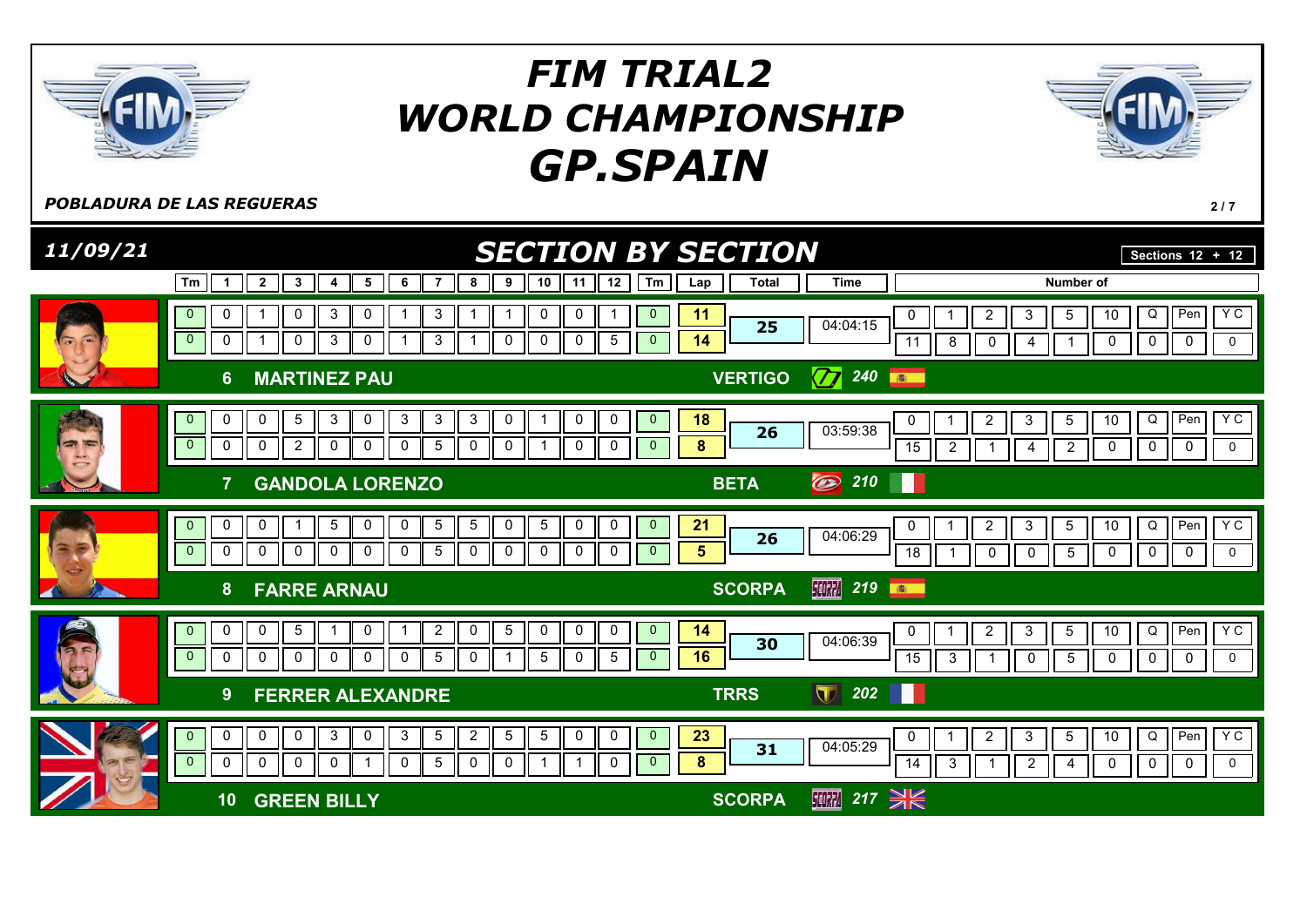

POBLADURA DE LAS REGUERAS **3/7** 

| 11/09/21                                                                               |                                                                                                                                                                                                                                                                                           | <b>SECTION BY SECTION</b>                                                                                                                                                              | Sections $\overline{12 + 12}$                                                                              |
|----------------------------------------------------------------------------------------|-------------------------------------------------------------------------------------------------------------------------------------------------------------------------------------------------------------------------------------------------------------------------------------------|----------------------------------------------------------------------------------------------------------------------------------------------------------------------------------------|------------------------------------------------------------------------------------------------------------|
|                                                                                        | Tm<br>8<br>9<br>10<br>11<br>12<br>$\overline{2}$<br>3<br>5<br>6<br>$\overline{7}$<br>4<br>-1                                                                                                                                                                                              | $\sqrt{m}$<br><b>Total</b><br><b>Time</b><br>Lap                                                                                                                                       | <b>Number of</b>                                                                                           |
|                                                                                        | $\mathbf{3}$<br>5<br>$\overline{5}$<br>0<br>0<br>0<br>3<br>$\overline{2}$<br>0<br>0<br>$\overline{0}$<br>$\mathsf 0$<br>$\mathbf 0$<br>$\mathbf 0$<br>$\mathbf 0$<br>3<br>0<br>5<br>0<br>$\overline{1}$<br>-1                                                                             | 20<br>$\mathbf{0}$<br>$\overline{c}$<br>$\mathbf{3}$<br>0<br>04:01:18<br>32<br>12<br>$\mathbf{0}$<br>11<br>6<br>3                                                                      | Pen<br>YC<br>$Q \parallel$<br>10<br>5<br>$\overline{0}$<br>$\mathbf 0$<br>$\mathbf 0$<br>$\mathbf{3}$<br>0 |
|                                                                                        | <b>RABINO CARLOALBERTO</b><br>11                                                                                                                                                                                                                                                          | O<br>268<br><b>BETA</b>                                                                                                                                                                |                                                                                                            |
|                                                                                        | $5\phantom{.0}$<br>$\mathbf 0$<br>0<br>0<br>0<br>5<br>0<br>5<br>0<br>0<br>0<br>0<br>$\mathbf{0}$<br>$\overline{0}$<br>$\mathbf 0$<br>$5\phantom{.0}$<br>5<br>5<br>0<br>3<br>0<br>0<br>0<br>0<br>0                                                                                         | $\mathbf{0}$<br>15<br>$\overline{2}$<br>3<br>0<br>04:11:33<br>34<br>19<br>$\Omega$<br>16<br>$\mathbf 0$                                                                                | YC<br>Q<br>Pen<br>5<br>10<br>0<br>0<br>6<br>$\mathbf 0$<br>0                                               |
|                                                                                        | <b>TOURNOUR GIANLUCA</b><br>12                                                                                                                                                                                                                                                            | 263<br>Ш<br><b>GAS GAS</b><br>$\left( \begin{matrix} \rule{0pt}{2.5pt} \rule{0pt}{2.5pt} \rule{0pt}{2.5pt} \rule{0pt}{2.5pt} \rule{0pt}{2.5pt} \rule{0pt}{2.5pt} \end{matrix} \right)$ |                                                                                                            |
| $\left(\mathbb{C}\right)$<br>$\overline{3}$ $\overline{3}$<br>$\overline{\mathcal{L}}$ | $\overline{5}$<br>5<br>$\mathbf{3}$<br>$\mathbf{3}$<br>$\mathbf 0$<br>0<br>0<br>$\mathbf{0}$<br>-1<br>0<br>$\overline{2}$<br>0<br>$\sqrt{5}$<br>$\mathbf 0$<br>0<br>$5\phantom{.0}$<br>$\overline{0}$<br>$\mathbf{0}$<br>5<br>0<br>-1                                                     | 21<br>$\mathbf{0}$<br>$\overline{c}$<br>$\sqrt{3}$<br>0<br>04:09:13<br>40<br>19<br>$\mathbf{0}$<br>9<br>$\sqrt{2}$<br>1                                                                | Y C<br>Pen<br>Q<br>5<br>10<br>$\mathbf 0$<br>$\mathbf 0$<br>0<br>$\overline{5}$<br>0                       |
|                                                                                        | <b>CANALES ALEX</b><br>13                                                                                                                                                                                                                                                                 | $\bigcirc$ 255<br><b>SHERCO</b><br>高                                                                                                                                                   |                                                                                                            |
| <b>ARKIN</b><br>G<br>$\overline{\bullet}$                                              | $\sqrt{5}$<br>$5\phantom{.0}$<br>$5\overline{)}$<br>$\mathbf 0$<br>0<br>0<br>$\overline{2}$<br>3<br>0<br>$\overline{2}$<br>$\overline{0}$<br>$\overline{0}$<br>$\mathbf 0$<br>$\overline{2}$<br>3<br>$\overline{2}$<br>$\mathbf 5$<br>$\mathbf 0$<br>3<br>$\mathbf 0$<br>$\mathbf 0$<br>0 | 24<br>$\mathbf{0}$<br>$\overline{a}$<br>$\mathbf{3}$<br>0<br>04:19:08<br>41<br>17<br>$\mathbf{0}$<br>9<br>3<br>$\overline{4}$<br>4                                                     | Y <sub>C</sub><br>Pen<br>10<br>Q<br>$5\phantom{.0}$<br>H<br>$\mathbf 0$<br>$\mathbf 0$<br>0<br>0<br>4      |
|                                                                                        | <b>RIBAU SERGIO</b><br>14                                                                                                                                                                                                                                                                 | 【【【【】 234<br><b>SCORPA</b><br>高                                                                                                                                                        |                                                                                                            |
| 高<br>2                                                                                 | $\mathbf{3}$<br>$5\phantom{.0}$<br>$5\phantom{.0}$<br>0<br>0<br>3<br>3<br>0<br>$\mathbf{0}$<br>$\overline{0}$<br>$\overline{5}$<br>5<br>0<br>5<br>$\mathbf 0$<br>$\mathbf 0$<br>3<br>0<br>$\mathbf 0$<br>$\mathbf 0$<br>0<br>-1                                                           | 23<br>$\mathbf{0}$<br>$\overline{c}$<br>3<br>0<br>04:12:25<br>42<br>19<br>$\mathbf{0}$<br>10<br>5<br>0<br>4                                                                            | YC<br>Pen<br>Q<br>$5\phantom{.0}$<br>10<br>$\mathbf 0$<br>0<br>$\mathbf 0$<br>5<br>0                       |
|                                                                                        | <b>MIQUEL ERIC</b><br>15                                                                                                                                                                                                                                                                  | $\bf \nabla$<br>264<br><b>TRRS</b><br>高                                                                                                                                                |                                                                                                            |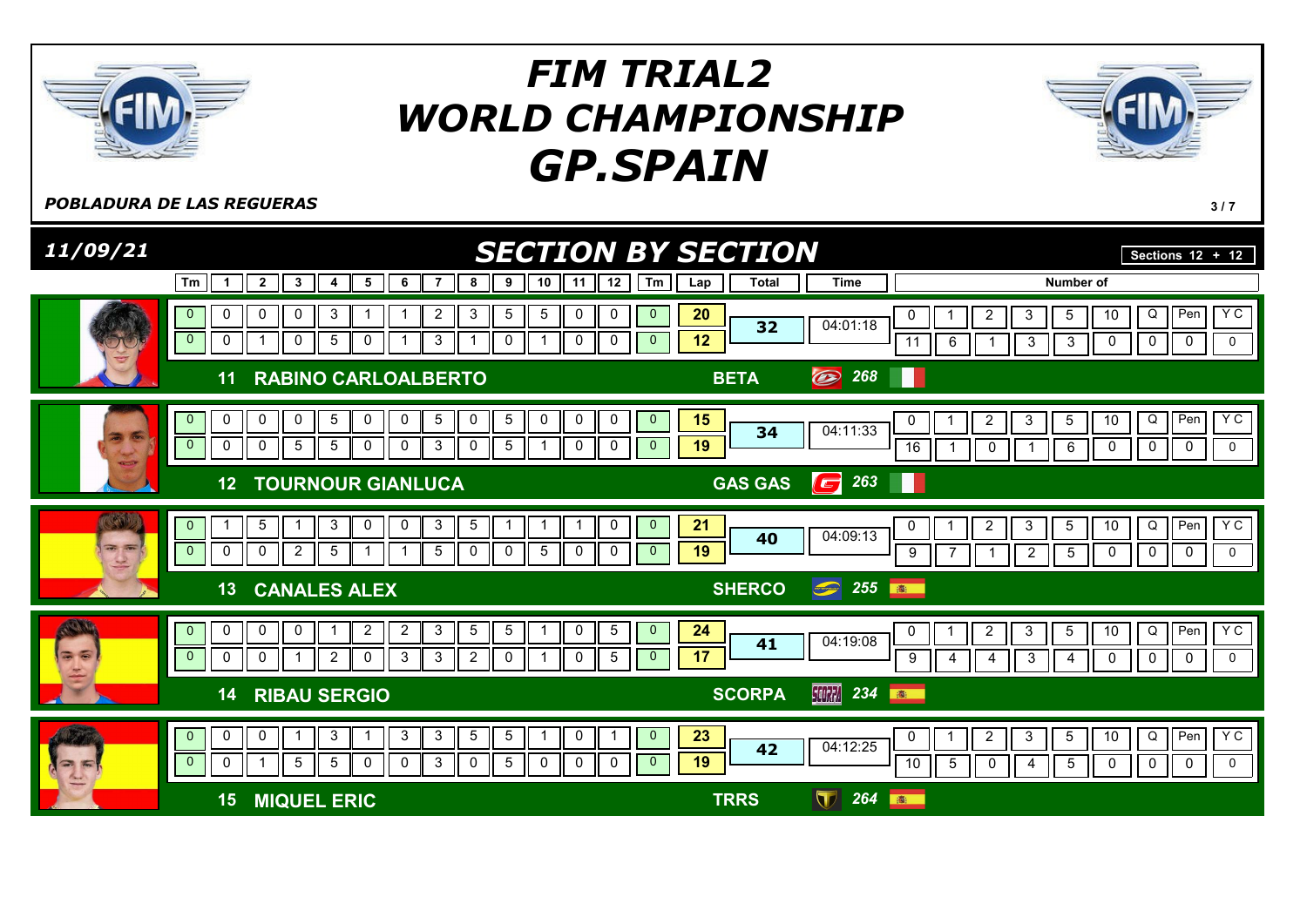

**POBLADURA DE LAS REGUERAS** 4/7

| 11/09/21                             | <b>SECTION BY SECTION</b>                                                                                                                                                                                                                                          |                                                                                                      | Sections $12 + 12$                                                                                       |
|--------------------------------------|--------------------------------------------------------------------------------------------------------------------------------------------------------------------------------------------------------------------------------------------------------------------|------------------------------------------------------------------------------------------------------|----------------------------------------------------------------------------------------------------------|
|                                      | 10<br>12<br>Tm<br>Tm<br>$\mathbf{2}$<br>3<br>5<br>6<br>$\overline{7}$<br>8 II<br>9<br>11<br>$\mathbf{1}$<br>4                                                                                                                                                      | <b>Total</b><br><b>Time</b><br>Lap                                                                   | Number of                                                                                                |
|                                      | $\mathbf{3}$<br>5<br>0<br>0<br>0<br>2<br>5<br>5<br>0<br>5<br>$\overline{0}$<br>0<br>$\mathbf{3}$<br>3<br>$5\phantom{.0}$<br>3<br>$\mathbf{3}$<br>0<br>$\overline{2}$<br>0<br>0<br>0<br>$\mathbf{0}$                                                                | 27<br>2<br>3<br>0<br>04:14:08<br>48<br>$\overline{20}$<br>$\overline{2}$<br>9<br>3<br>5              | <b>YC</b><br>$\overline{O}$<br>Pen<br>10<br>5<br>$\mathbf 0$<br>$\mathbf 0$<br>$\mathbf 0$<br>5<br>0     |
|                                      | <b>NILSEN MATS</b><br>16                                                                                                                                                                                                                                           | 253 $-$<br>$\overline{\mathbf{Z}}$<br><b>VERTIGO</b>                                                 |                                                                                                          |
|                                      | 5<br>0<br>$5\phantom{.0}$<br>$\overline{2}$<br>5<br>3<br>5<br>0<br>0<br>0<br>0<br>$\mathbf{0}$<br>$\mathbf{0}$<br>$\overline{0}$<br>$\overline{2}$<br>$5\phantom{.0}$<br>0<br>3<br>0<br>5 <sub>1</sub><br>0<br>$\mathbf 0$<br>5<br>$\mathbf 1$<br>$\mathbf{0}$     | 26<br>$\overline{2}$<br>3<br>0<br>04:04:23<br>49<br>23<br>$\overline{2}$<br>9<br>$\overline{2}$<br>4 | Y C<br>Q<br>Pen<br>5<br>10<br>$\mathbf 0$<br>$\mathbf 0$<br>$\mathbf 0$<br>$\mathbf 0$<br>$\overline{7}$ |
|                                      | <b>TRUEBA GERARD</b><br>17                                                                                                                                                                                                                                         | O<br>250<br><b>BETA</b><br>第一                                                                        |                                                                                                          |
|                                      | $\overline{2}$<br>$\mathbf 0$<br>5<br>3<br>5<br>5<br>$\overline{2}$<br>$\mathbf{0}$<br>0<br>5<br>$\mathbf{0}$<br>1<br>$\overline{0}$<br>$5\phantom{.0}$<br>$\overline{2}$<br>0<br>$\mathbf 0$<br>0<br>$\overline{2}$<br>5<br>2<br>0<br>0<br>0<br>5<br>$\mathbf{0}$ | 30<br>$\overline{2}$<br>3<br>0<br>04:02:29<br>51<br>21<br>8<br>3<br>$\overline{5}$                   | YC<br>$\overline{Q}$<br>Pen<br>10<br>5<br>$\mathbf 0$<br>0<br>0<br>0<br>$\overline{7}$                   |
|                                      | <b>VOLD GUNVALDSEN JARAND MATIAS</b><br>18                                                                                                                                                                                                                         | 225 $\parallel$<br>$\blacksquare$<br><b>TRRS</b>                                                     |                                                                                                          |
| $\overline{\mathbf{w}}$<br>$\subset$ | 5<br>$5\phantom{.0}$<br>$5\phantom{.0}$<br>3<br>0<br>5<br>5 <sub>1</sub><br>$5\phantom{.0}$<br>$\mathbf 0$<br>$\mathbf 5$<br>$\overline{1}$<br>$\mathbf 0$<br>$\mathbf{0}$<br>$\overline{0}$<br>0<br>3<br>3<br>0<br>5<br>0<br>0<br>0<br>0                          | 40<br>$\overline{2}$<br>3<br>0<br>04:10:35<br>53<br>13<br>9<br>$\mathbf 0$<br>3<br>4                 | $Y$ C<br>Q<br>$5\phantom{.0}$<br>10<br>Pen<br>8<br>$\overline{0}$<br>0<br>0<br>0                         |
|                                      | <b>MEMPÖR MARCO</b><br>19                                                                                                                                                                                                                                          | $\blacksquare$<br>271<br><b>TRRS</b>                                                                 |                                                                                                          |
|                                      | $\overline{2}$<br>$\mathbf{3}$<br>$5\phantom{.0}$<br>5<br>$\mathbf{3}$<br>$\sqrt{5}$<br>0<br>0<br>$\mathbf{0}$<br>0<br>0<br>-1<br>$\sqrt{5}$<br>3<br>$\overline{5}$<br>$\overline{0}$<br>$\mathbf 0$<br>5<br>$\sqrt{5}$<br>5<br>$\mathbf 0$<br>0                   | 25<br>$\overline{2}$<br>$\mathbf{3}$<br>0<br>04:07:45<br>55<br>30<br>3<br>8<br>1                     | YC<br>Q<br>$5\phantom{.0}$<br>10<br>Pen<br>8<br>0<br>$\mathbf 0$<br>0<br>0                               |
|                                      | <b>AVENDAÑO DAVID</b><br>20                                                                                                                                                                                                                                        | $\mathbf \Pi$<br>227<br><b>TRRS</b><br>$\sim 2000$ km s $^{-1}$                                      |                                                                                                          |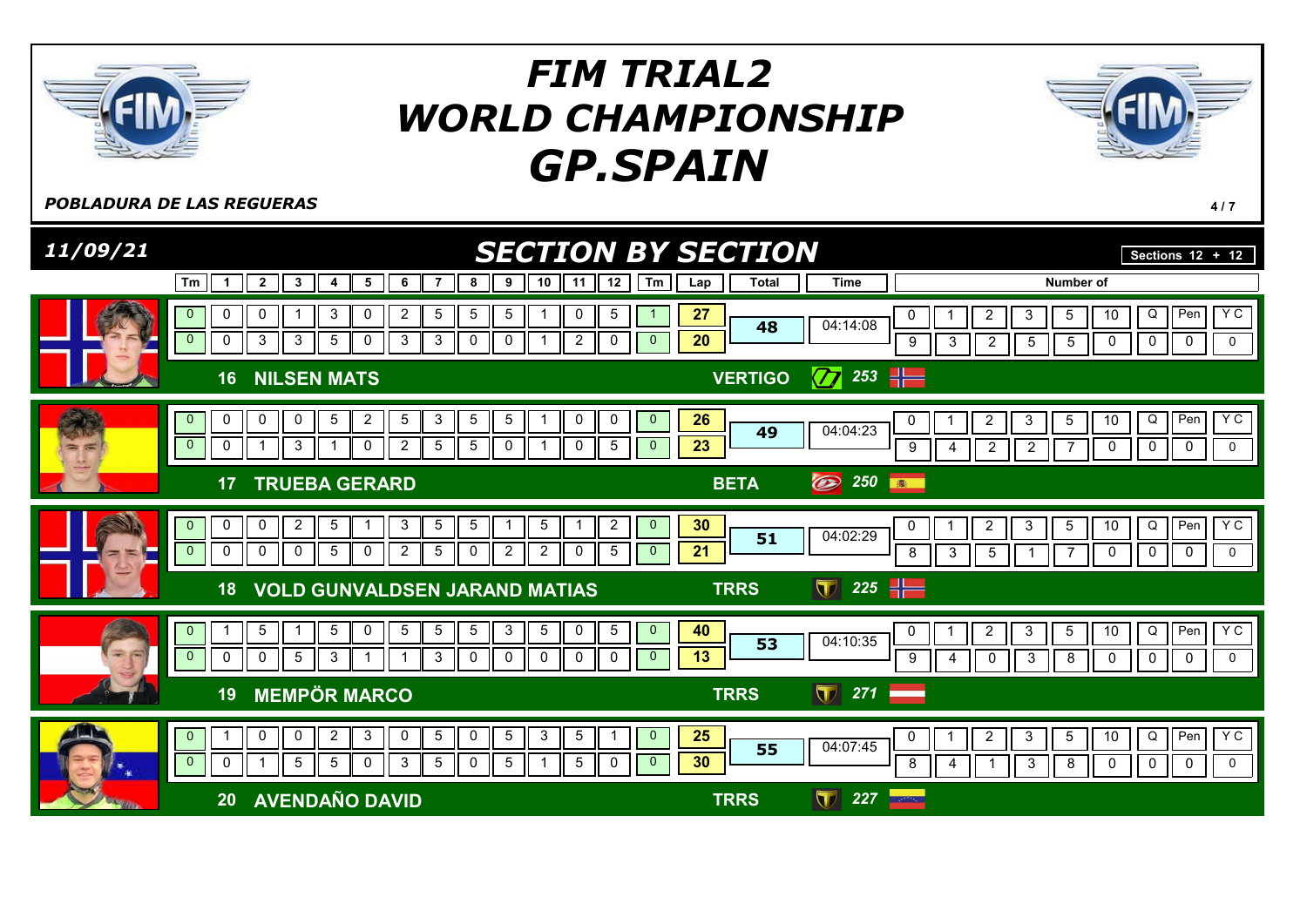

**POBLADURA DE LAS REGUERAS** 5/7

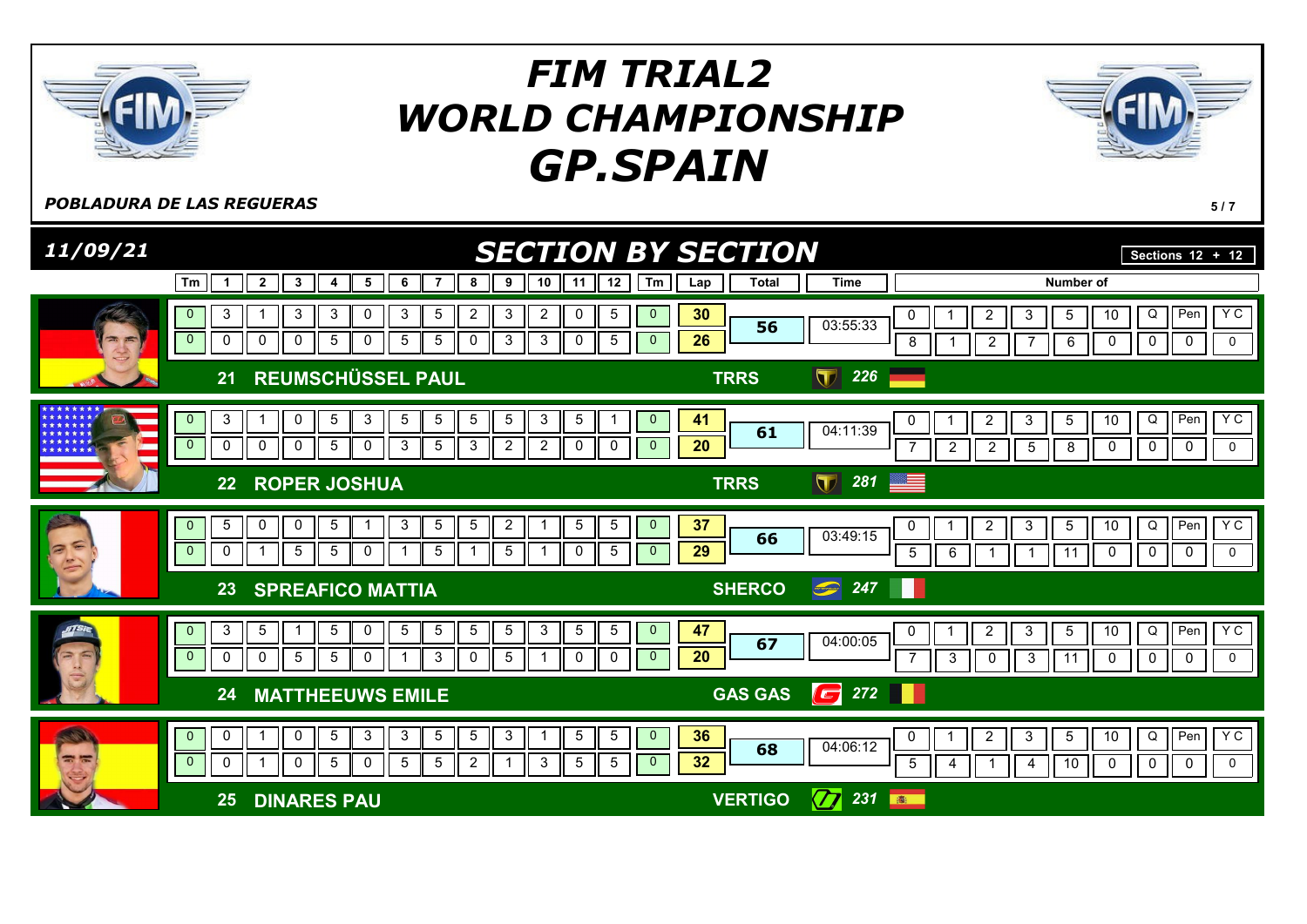

**POBLADURA DE LAS REGUERAS** 6/7